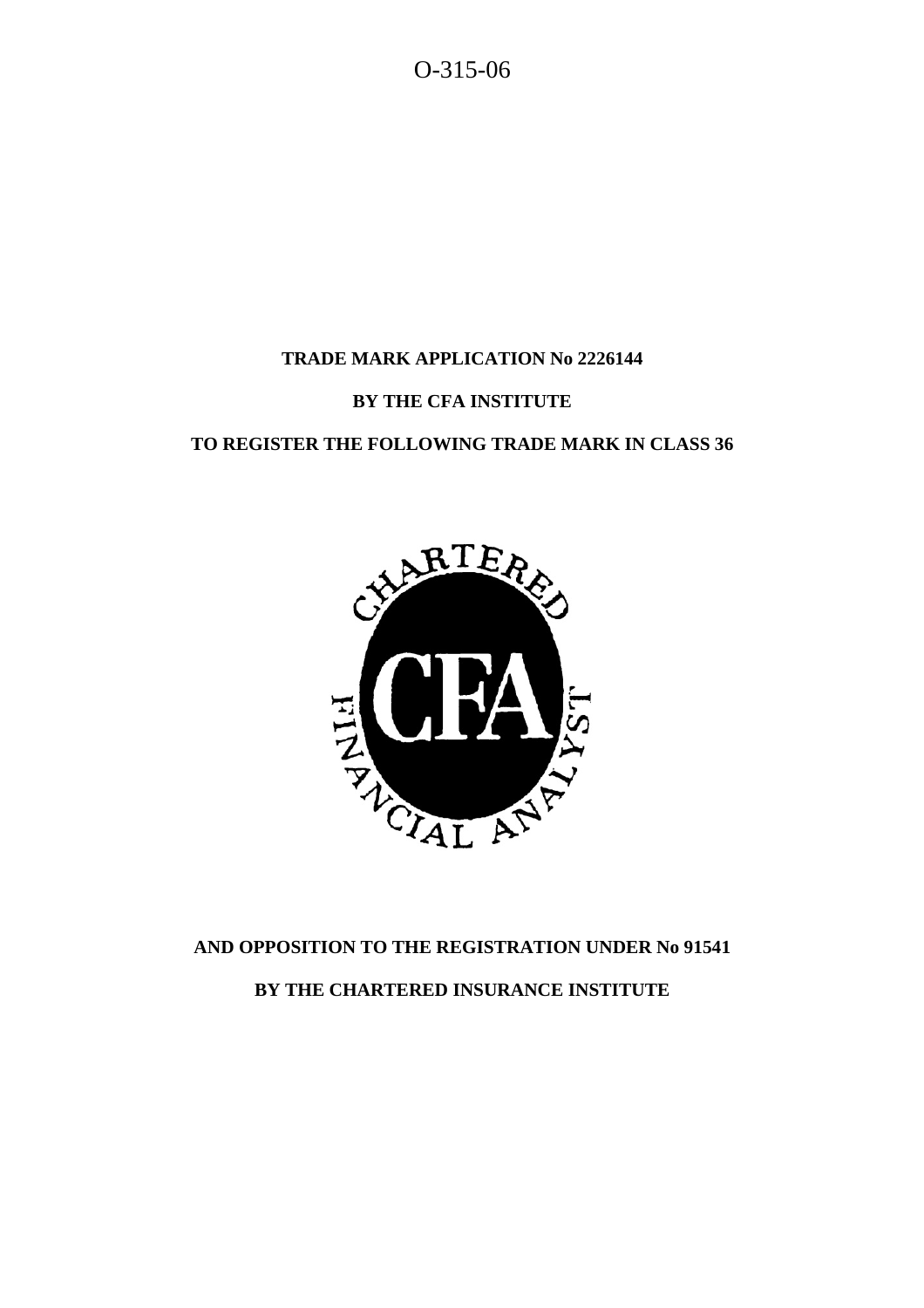#### **Background**

1. On the 17 March 2000, the Association for Investment Management and Research of Charlottesville, Virginia, U.S.A., applied to register the mark shown below as a collective trade mark in Class 36.



2. The services for which the mark is proposed to be registered are "Financial analysis, investment management security analysis services."

3. The applicant's subsequently changed its name to the CFA Institute.

4. The registrar accepted the application and the regulations governing the use of the collective mark and published the application for opposition. On 4 March 2003, The Chartered Insurance Institute filed notice of opposition to the proposed registration. The grounds of opposition are, in summary, that:

i) registration of the mark would be contrary to section  $3(3)(b)$  of the Act because use of the mark would be liable to deceive and cause a substantial proportion of the relevant the public to believe that the persons using the mark were approved or regulated by a professional body established by Royal Charter and/or had been approved and regulated by the opponent;

ii) for the same reason, and because use of the term "chartered" in the UK is restricted under the Business Names Regulations, registration would be contrary to public policy and therefore prohibited by section  $3(3)(a)$  of the Act;

iii) use of the mark would lead the public to believe that the applicant has Royal endorsement and registration of the mark would therefore be contrary to section  $4(1)(d)$  of the Act;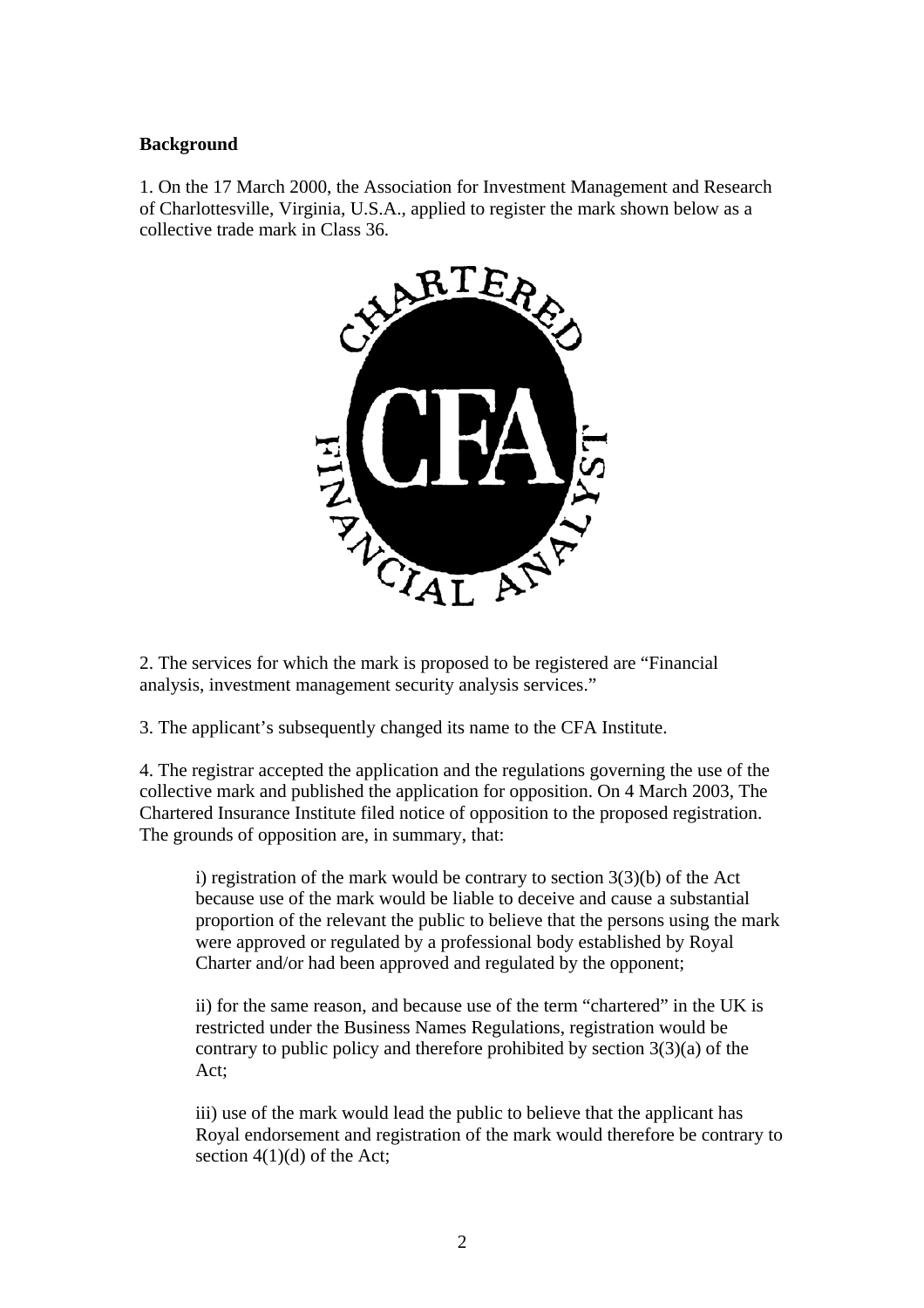iv) the application was made in bad faith.

5. The opponent asks for the application to be refused or, in the alternative, the imposition of a requirement in the regulations governing the use of the mark that authorised users of the collective mark state in a prominent manner a) that the applicant has conferred the title and its identity and nationality, and b) that the applicant is not a body established by Royal Charter.

6. The applicant filed a counterstatement in which it generally denies the grounds of opposition and states that:

i) the term "chartered" is not limited to public bodies incorporated by Royal Charter and is actually used by many companies and organisations which do not hold a Royal Charter;

ii) the Business Names Regulations concern only the names of companies and businesses and do not cover the use made of trade marks or other designations;

iii) "Charterholder" is a level of membership of the applicant's organisation and the term Chartered Financial Analyst has been in use by such members in the UK since 1985 (subsequently claimed to be from 1978).

iv) the opponent is aware of the applicant's use of the mark and the allegation of bad faith is unsustainable and vexatious.

7. Both sides seek an award of costs.

# **The Opponent's Evidence**

8. The opponent's evidence is contained in four witness statements by Gary Maydon, Robert Bulling, Nicola Lines and Madeleine Anne Gurney.

9. Mr Maydon was the General Counsel for the opponent at the time he made his witness statement in September 2003. Mr Maydon gives a detailed account of the opponent and its activities and the importance of Chartered bodies in serving the public good. He states that the opponent has "actively promoted the attainment of chartered status as the pinnacle of professional achievement" and attaches as exhibit GM9 a copy of the promotional brochure produced by the opponent entitled "Chartered Status…. It makes a difference" to support this claim. He further states that the opponent's qualifications are taken worldwide in over 100 countries.

10. Mr Maydon points out that the Oxford English Dictionary defines the word 'chartered', inter alia, as:

"…A written document delivered by the sovereign or legislature

- a) granting privileges to, or recognising the rights of, the people, or of certain classes or individuals;
- b) granting pardon. Hence *to have one's charter* = to receive pardon;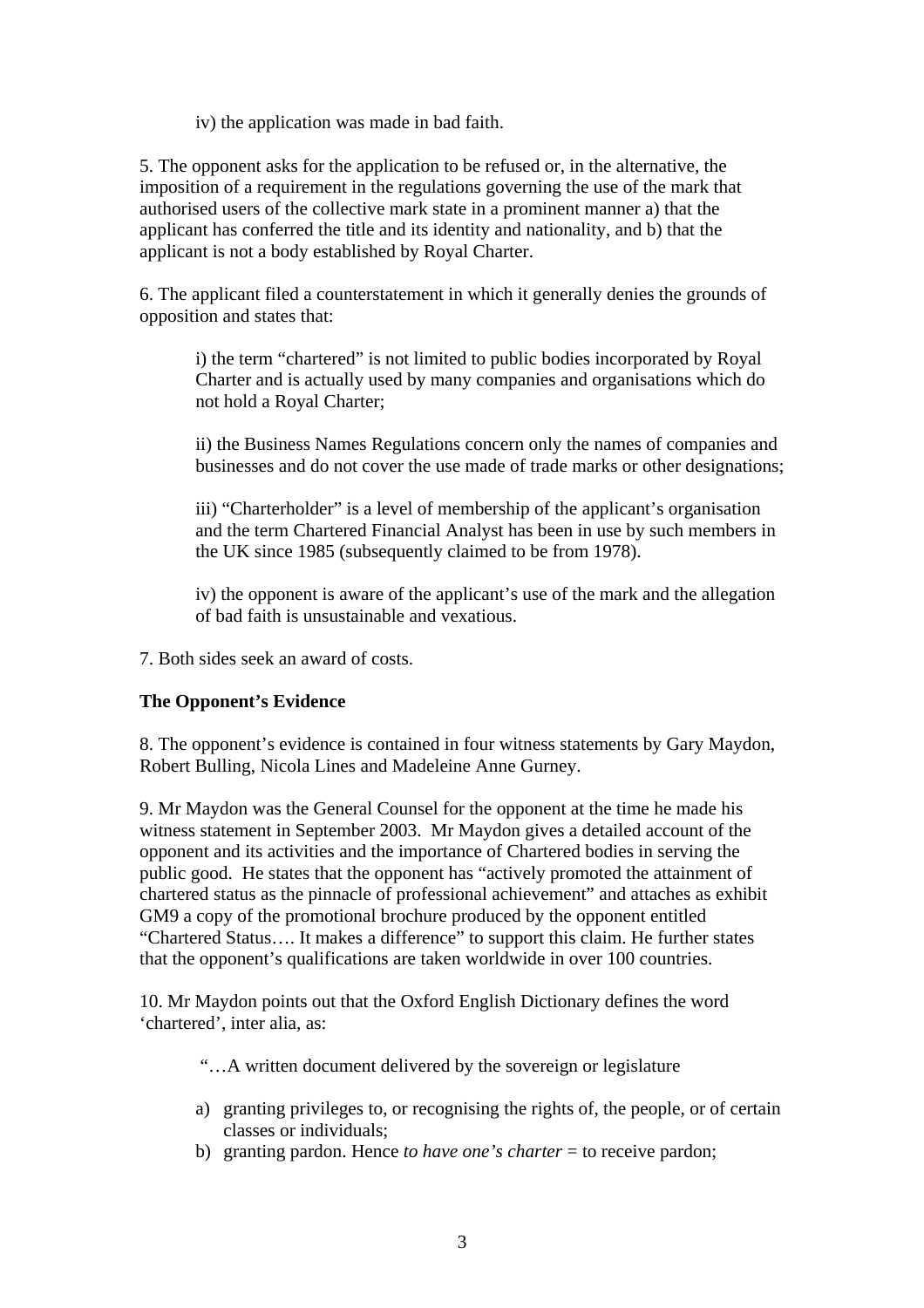c) creating or incorporating a borough, university, company or other corporation.."

"Founded, privileged, or protected by charter…

….privileged, licensed…"

11. Mr Maydon states that the use of the term 'Chartered' has been for many years, limited to those bodies incorporated by Royal Charter. He says that policy in reserving the term 'Chartered' for bodies incorporated in this way can be seen from Government regulation. In this connection he attaches (as exhibits GM11 & 12) a copy of the Business Names Act 1985 and the Company and Business Names Regulations 1981 (as amended).

12. Section 2(1) of that Act prohibits the use of business names including any word or expression specified in regulations made under the Act, unless the party concerned has the written approval of the Secretary of State (for Trade and Industry). Subsection (3) states that an offence will not arise under sub-section (1) where a person carried on a business prior to 26 February 1982 under a lawful business name and continues to carry it on under that name.

13. The Company and Business Names Regulations include the words 'charter' and 'chartered' in the list of controlled terms.

14. Mr Maydon also draws attention to the existence of The European Communities (Recognition of Professional Qualifications) Regulations 1991, (which he exhibits as GM13) the purpose of which is to remove barriers to EU citizens practising in other member states. Article 10 of the Regulation states that in the case of UK professions regulated by professional bodies governed by Royal Charter, migrants may not use the relevant professional title unless they are members of the relevant professional body. The persons qualifications in other member states must be taken into account in deciding whether he or she qualifies for membership.

15. Mr Bulling is the head of the "Charter Group" (a practice group) at Allen & Overy, solicitors. He was previously the Deputy Clerk of the Privy Council from 1992 to 1999. He acts for a number of chartered bodies, including the opponent.

16. Mr Bulling gives evidence about the history of Royal Charters and the circumstances and procedures involved in securing one in modern times. He explains that the grant of a Royal Charter was at one time the only means of creating corporations under the law of this country. Although that has long since changed, there are still over 400 chartered bodies in existence. The constitutions of these bodies are subject to control by the Government acting through the Privy Council, which is also responsible for vetting any new applications. Mr Bulling quotes from passages on the Privy Council Office website which describe the process like this:

"….in modern times, Charters are normally reserved for bodies proven to work in the public interest, such as eminent professional institutes and charities which can demonstrate pre-eminence, stability and permanence in their field.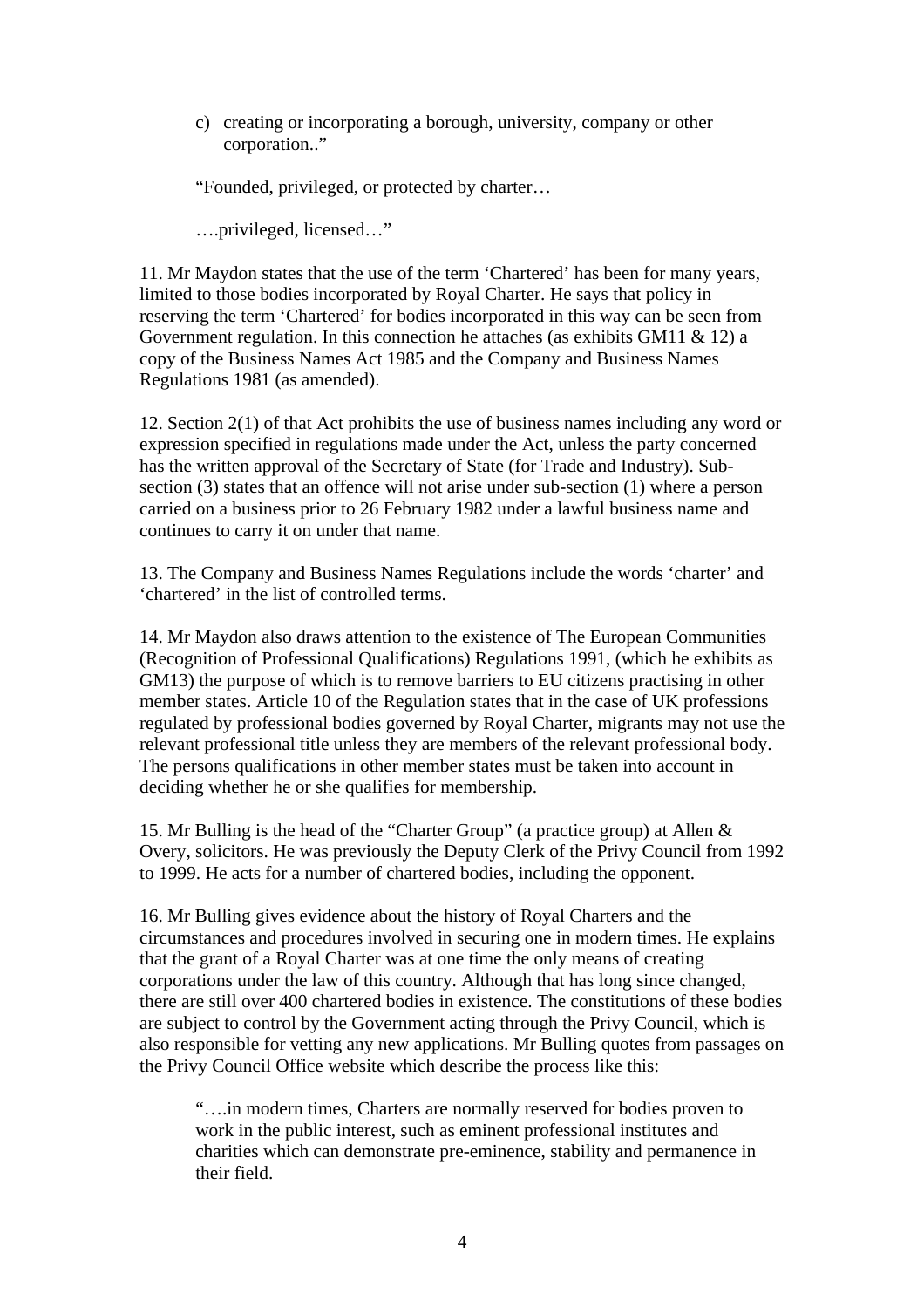An application for a Royal Charter takes the form of a petition to The Sovereign in Council. Charters are granted very rarely now and a body applying for a Charter is expected to meet a number of criteria."

17. The main criteria are described as being that:

- a) the institution should comprise members of a unique profession and should have as members most of the eligible field for membership;
- b) at least 75% of the corporate members should be qualified to at least first degree level in a relevant discipline;
- c) the institution should be economically sound and stable;
- d) there should be a convincing case as to why the regulation of the body by the Government would be in the public interest;
- e) the institution is expected to be of a substantial size (normally 5000 members or more).

18. Mr Bulling provides (as exhibit RB1) a copy of the guidance provided by the Privy Council to would-be applicants. This indicates that an application for chartered status should contain and include (amongst other things):

i) evidence that the body is pre-eminent in its field and in what respects;

ii) the academic and other qualifications required for membership of the various grades;

iii) the bodies past achievements.

19. The guidance also indicates that incorporation by Royal Charter means that a body surrenders significant aspects of its internal control. This is because amendments to the Charter or by-laws can be made only with the approval of the Privy Council, which means a significant degree of Government regulation.

20. Mr Bulling claims that;

" 'Chartered' has an established perception – denoting professional qualification and regulation in the public interest - in the public mind."

and he concludes;

"As such established titles are authorised under prerogative instruments, there is no general statutory protection against mis-use, but anyone using such a title without authorisation would be subject to action in the courts for passing off".

21. Nicola Lines is the Company Secretary of the opponent's organisation. Her evidence provides a great deal of further information about the opponent, its history and the professional 'Chartered' designations which it bestows on around 18.5k of its members.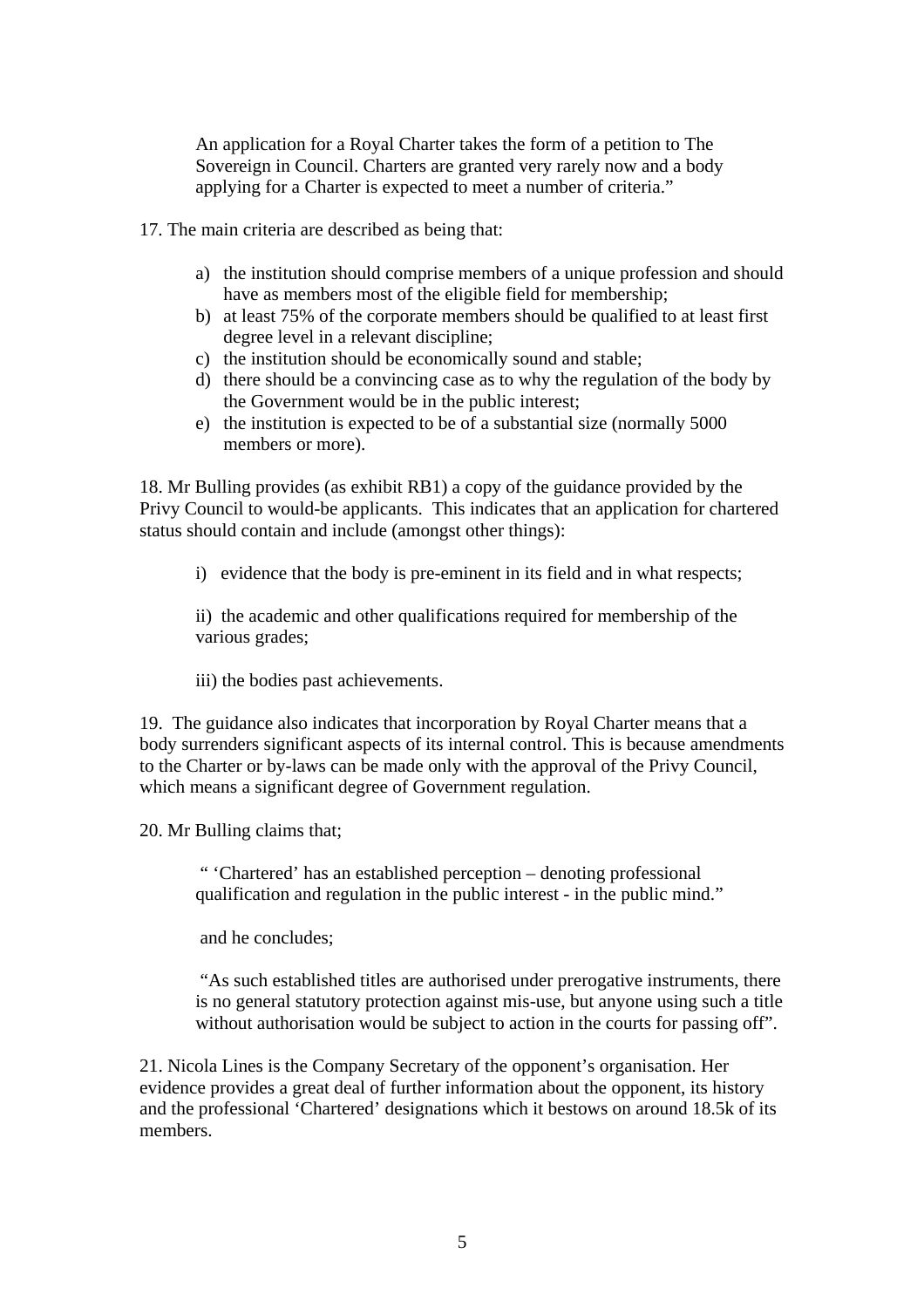### **Applicant's Evidence**

22. Madeleine Gurney is a solicitor employed by Phillips & Leigh, the opponent's Trade Mark Attorneys. The gist of Ms Gurney's evidence is that all the trade marks, collective marks and certification marks which a) include the word Chartered, b) are registered in the UK, and c) are in the nature of professional designations, are held by organisations with Royal Charters.

23. The applicant's evidence is contained in an affidavit of William P McKeithan, who is the General Counsel of the applicant's organisation. Mr McKeithan states the Institute of Chartered Financial Analysts was created in the USA in 1961 and began holding certification examinations for its members in 1963. The current applicant resulted from a merger of the Institute of Chartered Financial Analysts and an organisation called the Financial Analyst Federation, which was completed in 1999. The applicant was then known as the Association for Investment Management and Research, but has since changed to the current name of CFA Institute.

24. According to Mr McKeithan, the applicant is an international organisation with members in numerous countries. London is an important market for the applicant because of its reputation as a financial centre. In that connection, he claims that the name "Chartered Financial Analyst" has been used in the UK since 1978 when the first examinations for the Chartered Financial Analyst Programme were held in London.

25. The result of fulfilling the requirements of the Programme is that individuals become 'Charterholders' and therefore entitled to use the words Chartered Financial Analyst on their business cards, letter heading and other appropriate media. In order to complete the Programme candidates have to pass three examinations. There is no information about the number of candidates who took the examinations in London between 1978-1984, but it appears (from exhibit 10 to Mr McKeithan's affidavit) that 17 candidates took the examinations in London in 1985. This figure rose to 85 in 1990, 203 in 1995 and over 1400 in 1999, the year before the application for registration.

26. According to the information provided by Mr McKeithan (in exhibit 11) the percentage of candidates passing the examinations is generally in the region of 50- 65%. The income generated by the applicant in the UK through examination fees, membership fees, publication sales and educational programmes amounted to \$44k in 1989 rising to \$624k in 1996 and over \$1.5m in 1999.

27. It is clear from the information provided by Mr McKeithan (see, for example exhibit 11) that the applicant's members are professional people in the financial field generally working for big banks or other financial organisations in the investment field. 73% of CFA Charterholders are said to be employed by banks, investment companies/brokers/dealers or investment management consulting firms. According to the organisations year 2000 annual report, the proportion of its members managing private accounts was increasing. In 1990 only 10% of its members managed accounts for private clients. By the year 2000 that had increased to nearly 40%.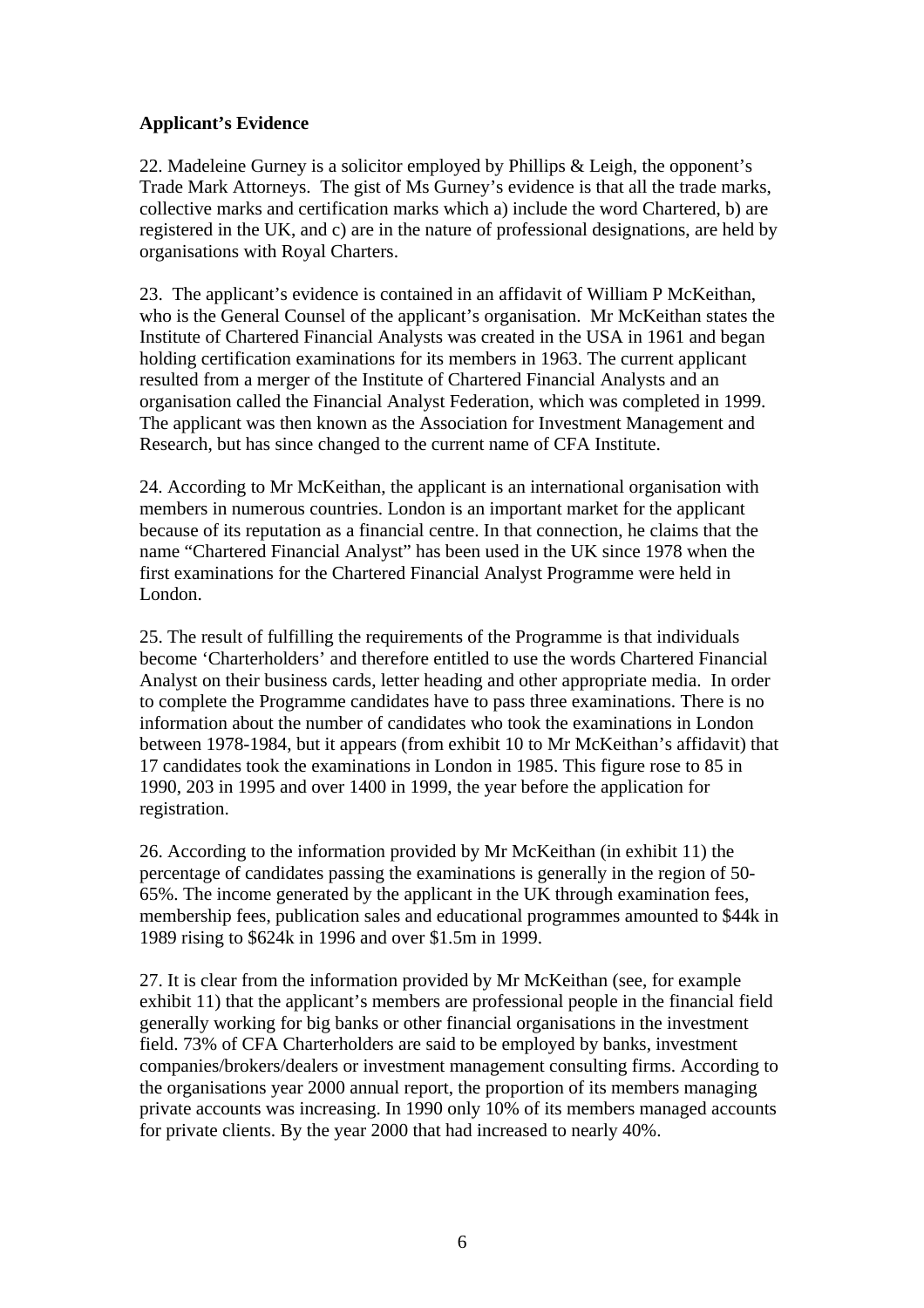28. Mr McKeithan claims that the applicant has spent considerable sums promoting the name Chartered Financial Analyst in the UK. He provides figures for some of the expenditure but these post date the application date. However, he also provides (at exhibit 18) copies of the some of the advertisements that have appeared in publications circulated in the UK. There is an example of an advertisement which appeared in the Financial Times on 14 November 1997 which promotes the CFA Charter as representing "Investment professionalism and excellence" "around the globe". The words Chartered Financial Analyst appear prominently in this advertisement. The CFA Charter is recorded as having been sponsored by the Association for Investment Management and Research, which is not conspicuously identified as being an US-based organisation. There are copies of similar advertisements that appeared around the same time in the Economist.

#### **The Hearing**

29. The matter came to be heard on 17 July 2006 when the applicant was represented by Mr James Mellor of Counsel, instructed by Marks & Clerks, Trade Mark Attorneys, and the opponent was represented by Mr Daniel Alexander Q.C., instructed by Phillips & Leigh, Trade Mark Attorneys.

30. Mr Alexander indicated at the hearing that the opponent's allegation of bad faith stood or fell together with the other objections to the registration of the mark. I was not asked to consider a separate case of bad faith.

#### **The Section 3(3)(b) objection**

31. This is the opponent's principal ground of objection and I shall deal with it first. Section 3(3) of the Act is as follows:

"(3) A sign shall not be registered as a trade mark if it is-

- (a) contrary to public policy or to accepted principles of morality, or
- (b) of such a nature as to deceive the public (for instance as to the nature, quality or geographical origin of the goods or service)."

32. The section is based on articles  $3(1)(f)$  and  $3(1)(g)$  of Directive 104/89 to approximate the trade mark laws of the member states of the EU.

33. The opponent puts its case like this. Firstly, Royal Charters are awarded only to bodies proven to the satisfaction of the Privy Council to work in the public interest, such as pre-eminent professional institutes. Secondly, the term "chartered" has, for many years been limited to those bodies incorporated by Royal Charter. This is reflected in the regulations made under the Business Names Act and the absence of evidence of any other professional association in the UK which uses the word 'Chartered' without a Royal Charter. Thirdly, the word 'Chartered' in a professional title of the kind represented in the applicant's trade mark is therefore an indirect indication of the quality of the services provided by users of such titles. In this respect the mark is said to convey a similar message to "university" in that it gives rise to an expectation of a measure of commonality in the services provided by the various organisations entitled to use the title. Fourthly, the applicant has not in fact been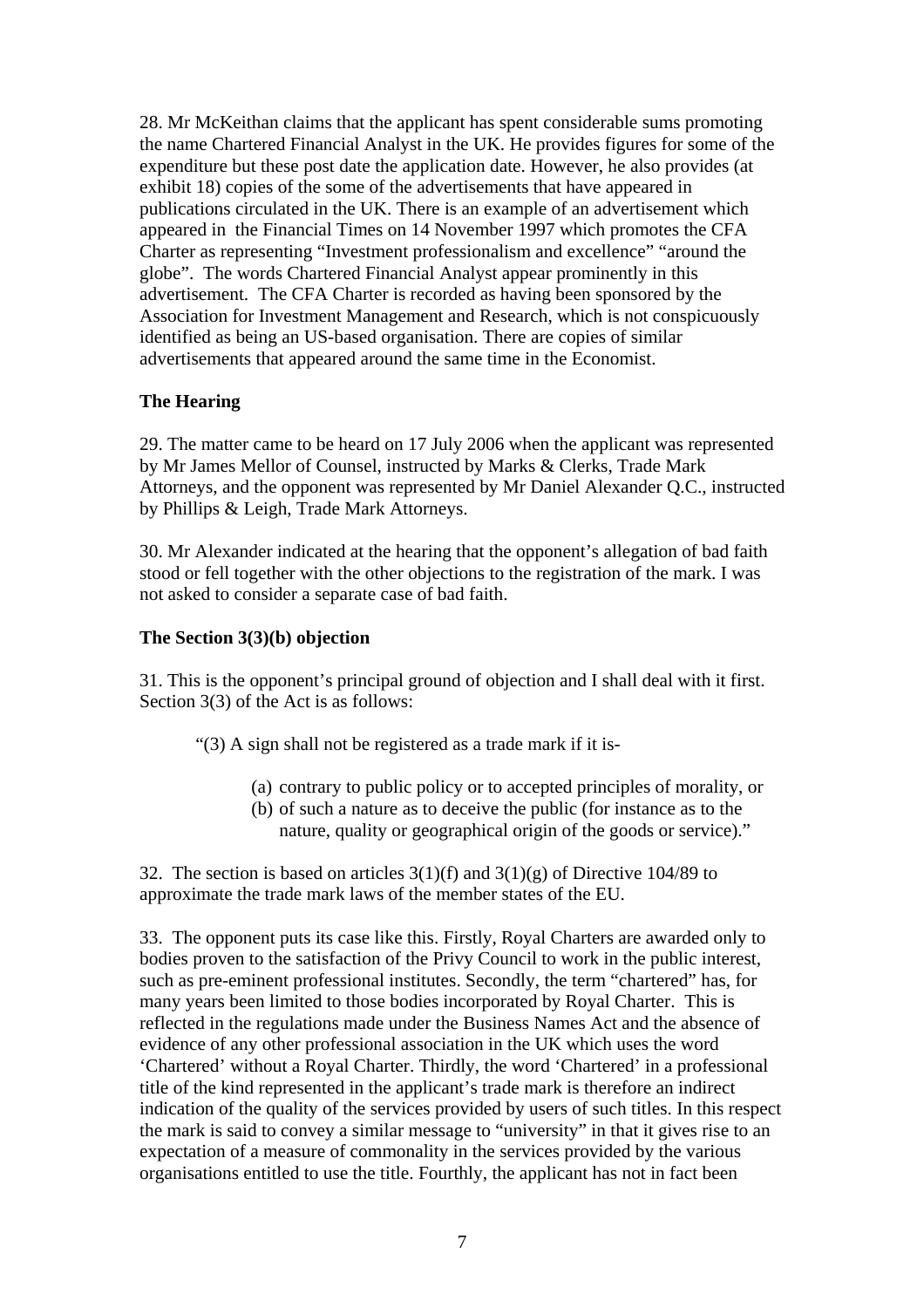through the process of vetting which precedes the grant of a Royal Charter and the use of the word 'Chartered' in its professional title therefore represents something to the public which is not true. In this connection, the opponent points out that the courts have refused to register marks under earlier trade mark laws where they gave rise to false expectations on the part of the public as to the quality of the goods/services: see *Royal Worcester* [1909] 1 Ch 459 and *Gold Medal* [1970] RPC 212.

34. It is not alleged that the applicant intends to deceive the public into believing that it is the subject of a Royal Charter. However, the opponent's case is that that this will be the result and whilst it is not alleged that the applicant has an intention to deceive, it is submitted that the applicant chose the title 'chartered' in order to cloak itself and its members with the aura of respectability and responsibility associated with that description.

35. No part of the case I heard was that the use of the word 'Chartered' in the applicant's mark was liable to convey a deceptive reference to the opponent's organisation.

36. Before I turn to the applicant's case I should record that the opponent drew my attention to an entry in some draft examination guidance which states that proof of an organisation's Royal Charter will be required in these circumstances. However, it is well established that each case must be decided on its own merits and that the registrar's guidelines do not have the status of law. The registrar is not therefore bound or fettered by the published examination guidelines (let alone draft guidelines). And this will be particularly so where a novel question arises which has no direct parallel in earlier contested proceedings.

37. The applicant's case is as follows. Firstly, it submits that the opponent's case depends upon the average consumer having an understanding as to the significance of the word 'chartered' as meaning that the body authorising use of the mark is the holder of a Royal Charter and therefore subject to the control of the Privy Council, and that the opponent's evidence establishes no such thing. According to the applicant, the term 'chartered', at most, gives rise to a vague awareness that someone who describes themselves as, for example, a Chartered Engineer or Chartered Accountant has achieved a certain status by meetings particular standards (usually by passing exams) set by a body which regulates that profession. The applicant's use of the term 'chartered' is consistent with that promise because the applicant's "charterholders" have passed demanding examinations set by the applicant.

38. Secondly, the applicant submits that in order for section 3(3)(b) to be engaged the deception must be such as to be likely to affect the economic behaviour of the relevant public – for which Mr Mellor relies upon paragraph 46 of the Hearing Officer's decision in *Smirnoff* BL O/523/01 *–* and the opponent's evidence is again said to be lacking in this respect.

39. Thirdly, the applicant points to the fact that it has been using the term Chartered Financial Analyst in the UK for many years and there is no evidence of deception.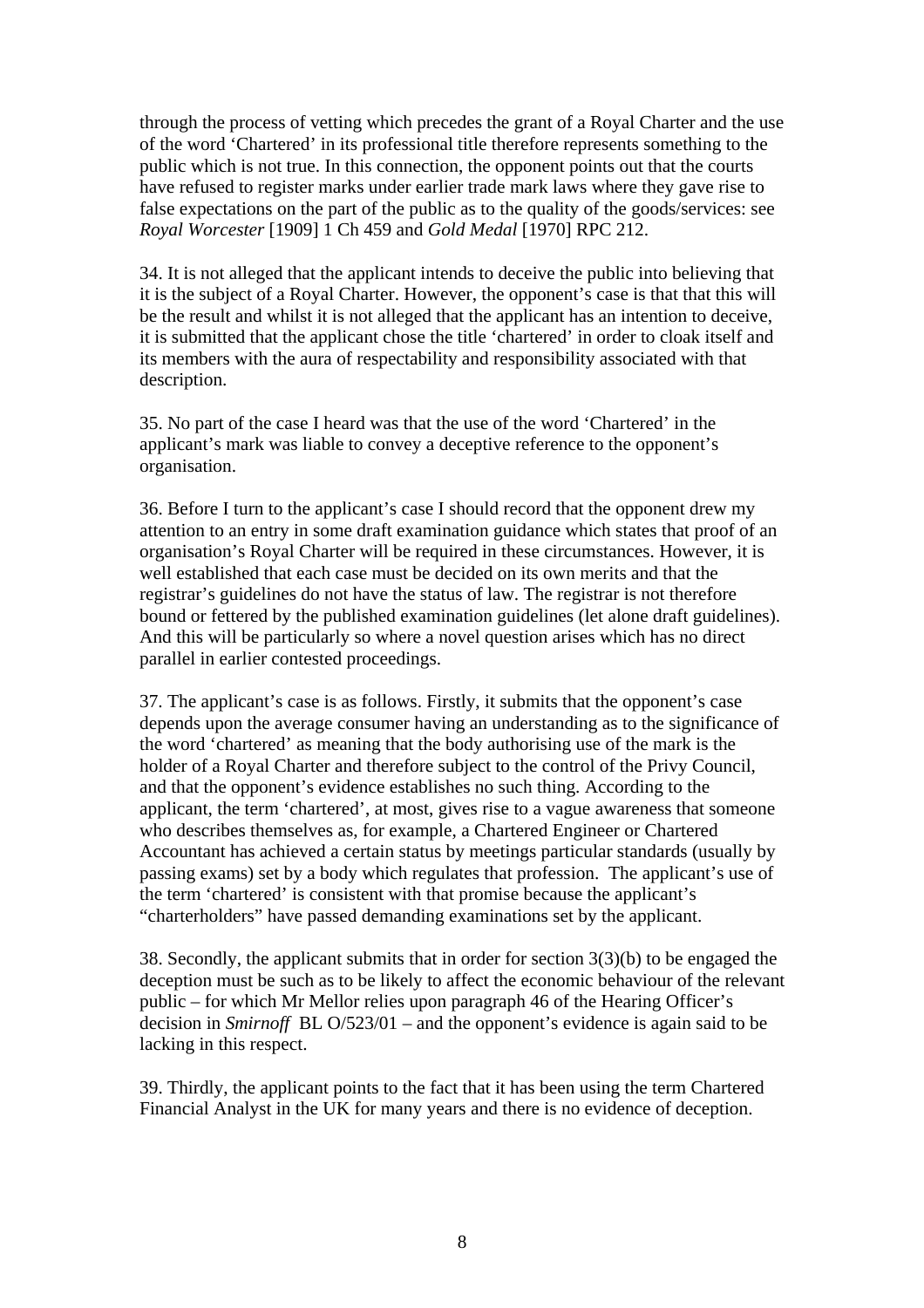# **Finding**

40. I find it convenient to start with Mr Mellor's submission that the sort of deception with which s.3(3)(b) is concerned is that which is liable to affect the economic behaviour of consumers. If this is understood as meaning that the claim represented by the mark is likely to be a factor (but not necessarily a decisive factor) in the consumer's choice of the goods and services, then I accept it. The European Court of Justice's (ECJ) judgment in Case C-259/04, *Elizabeth Emanuel v Continental Shelf 128 Ltd,* provides support for the proposition that the section is not directed at marks containing statements, which although inaccurate, have no bearing on the consumer. In paragraph 47 of its judgment the court stated that:

"...the circumstances for refusing registration referred to in article  $3(1)(g)$  of Directive 104/89 presuppose the existence of actual deceit or a sufficiently serious risk that the consumer will be deceived."

41. Customers of financial services have good reason to be concerned to take advice from reputable advisers. I do not think that a false claim that a person who is providing financial services is a member of an organisation with the standing of a Royal Charter would therefore be an irrelevancy from a consumer's perspective. Such a claim is liable to be taken as a promise of the highest quality of services. The cachet associated with having such a charter in the public's mind is no doubt why bodies are prepared to face the apparently substantial difficulty of persuading the Privy Council that they deserve one, and surrendering some control over their internal affairs.

42. In fact in response to a question that I put to him, Mr Mellor was constrained to accept that a mark including a false claim that the user was "Authorised by Royal Charter" could be subject to an objection under s.3(3)(b). This view of the scope of s.3(3)(b) would also be consistent with the finding of the OHIM First Board of Appeal in Case R-468/1999-1, *International Star Registry,* which found that an organisation misrepresenting itself as something which it was not was prohibited from registering a misleading name as a trade mark by Article  $7(1)(g)$  of Regulation 40/94, which is equivalent to s.3(3)(b) of the Act.

43. Accordingly, the question seems to me to be whether an average consumer of the services in question would regard the applicant's mark as containing a claim that the professional users of the mark are members of an organisation of the kind granted a Royal Charter, or whether there is a sufficiently serious risk that such deception will occur in the future. Neither party has filed evidence from ordinary consumers of financial analysis and investment management services. I am therefore left to assess the facts as best I can on the materials available to me.

44. Mr Maydon and Mr Bulling purport to give evidence as to the significance and meaning of the word 'chartered' to the general public. Neither is an average consumer of financial analysis services and their roles suggests that their appreciation of the meaning and significance of the word in a professional title may not be typical. I am therefore reluctant to conclude on the basis of their opinions that the average consumer of the services at issue would expect that a person offering those services under the mark at issue to be a member of an organisation of the kind described above. Nevertheless, I think that I can give some weight to their evidence that, at least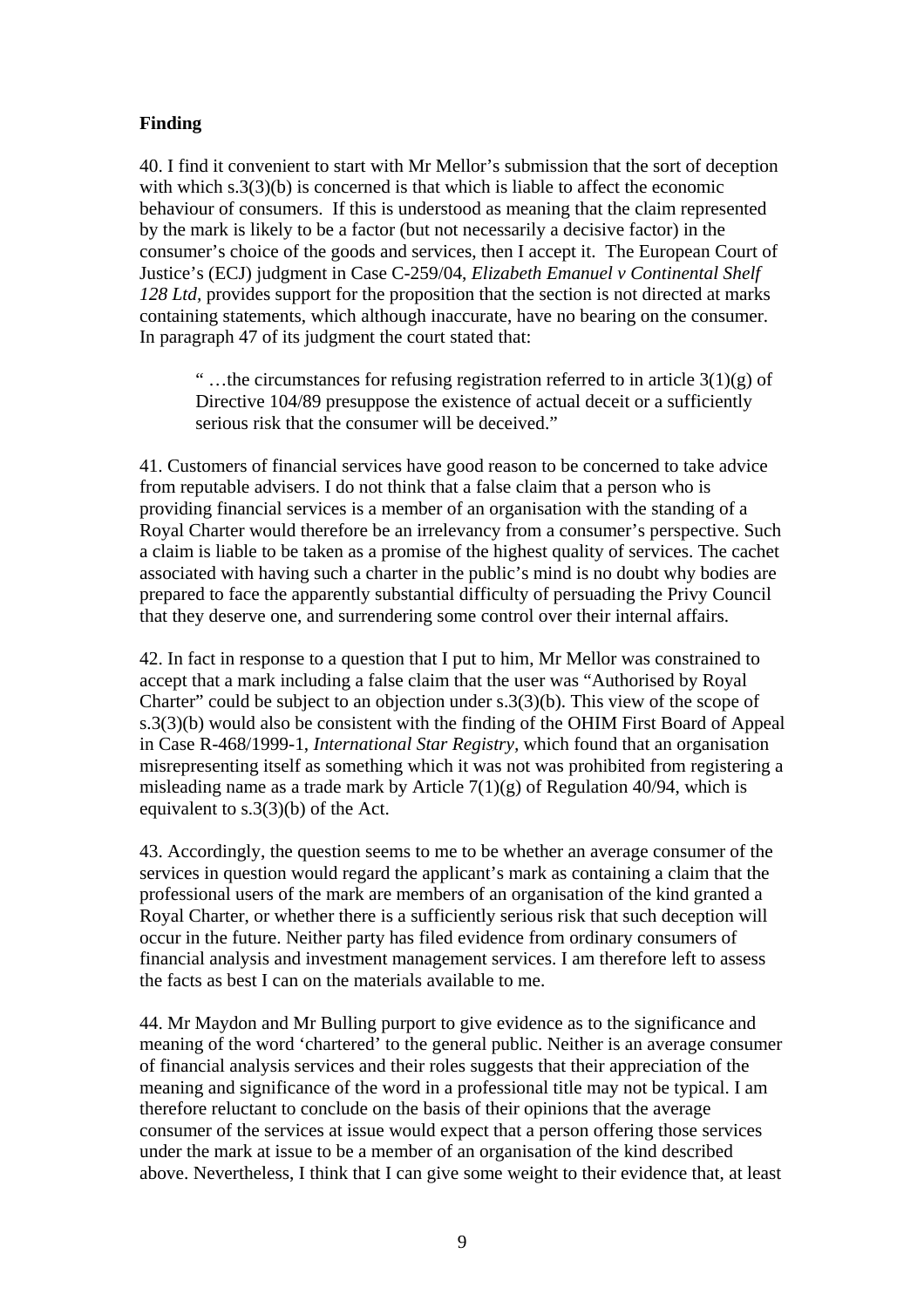as far as professional designations are concerned, the UK public's experience of 'Chartered' professionals is (the applicant's members apart) limited to members of bodies granted a Royal Charter.

45. The entry from the Oxford English Dictionary cited by Mr Maydon provides a measure of support for the claim that one of the meanings of 'charter' is known to be a form of incorporation by Royal Charter. Further, I note that the first entry for 'chartered' in the same dictionary is:

"1. (Brit) (of an accountant, engineer, librarian etc.) qualified as a member of a professional body that has a Royal Charter."

46. The second and only other entry relates to the chartering of a ship or train. The above entry is therefore the only relevant one.

47. I recognise that entries in dictionaries are not necessarily conclusive of consumers understanding of the meaning and significance of words, but I regard the dictionary entry as providing a further measure of support for the opponent's case.

48. The evidence of Ms Lines and Ms Gurney does not take the matter any further as far as the public's perception of the meaning of such titles is concerned. However, the fact that all the certification and collective trade marks in the nature of professional designations identified in the searches which are the subject of Ms Gurney's evidence are held by bodies with Royal Charters is at least consistent with the opponent's case.

49. Further, the fact that the inclusion of the words 'charter' and 'chartered' in business names has been controlled since 1981 is a further indication that the public are unlikely to have come across many organisations with those words in their titles which are not of the kind that have a Royal Charter.

50. By contrast, I note that despite the opponent's pleading that the title 'chartered' is actually used by many companies and organisations which do not hold a Royal Charter, it filed no supporting evidence for that claim. At the hearing, Mr Mellor drew my attention to the longstanding use of the name Standard Chartered Bank by a financial organisation in business in the UK. I think that I can take judicial notice of that even without evidence, but it strikes me that a) it is the only well known example that I can think of, and b) its use as an ordinary trade mark will not necessarily convey the same meaning to the public as the use of 'Chartered' in a collective mark representing a professional designation such as Chartered Financial Analyst.

51. The evidence is not overwhelming but, on balance, I find that it is sufficient to justify the conclusion that consumers of financial services would, when first encountering the designation Chartered Financial Analyst, understand that designation as offering a promise of quality assurance of the same kind as that signified by its use in other professional designations granted by bodies with Royal Charters, such as Chartered Accountant or Chartered Engineer.

52. Such bodies have satisfied the Privy Council that they and their members have the necessary standing in their respective professions to justify a Royal Charter. I do not expect that the relevant public will be very familiar with the mechanism for obtaining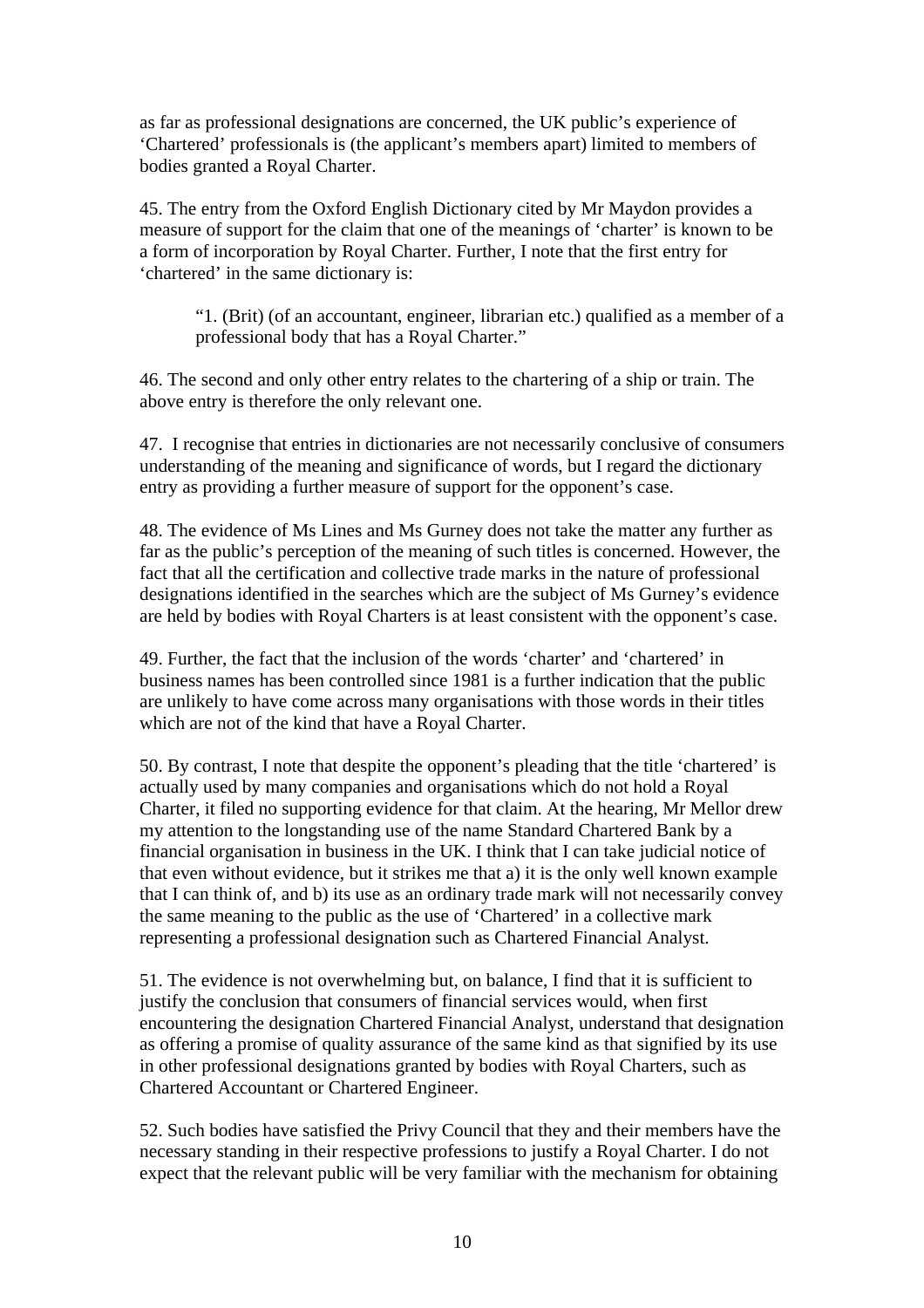a Royal Charter or the precise extent of the regulation by the Government of such bodies. I do not regard an understanding of such matters as being a necessary part of the opponent's case. It is sufficient that the public have been educated through their experiences to the perception that there is a commonality amongst the various professional bodies that are able to grant their members 'Chartered' status, which has lead the public to regard the use of this word in professional titles as a warranty of high standards.

53. In this connection, I see force in Mr Alexander's submission that, at least when used in a professional designation, the term 'Chartered XXX' can be likened to the word 'University'. The public may not understand the precise mechanism under which that term is controlled, but they know that not just any body can call itself a university, and that the controls which govern the use of that name guarantee at least a minimum standard of educational services. A professional designation 'Chartered XXX' will be viewed in much the same way, except that it probably carries a stronger promise of quality. This is because it appears that (the applicant apart) only those bodies granted a Royal Charter have hitherto granted 'Chartered' professional designations, and those organisations are the established and pre-eminent bodies in their respective fields.

54. I conclude that the relevant public in the UK would, prima facie, expect a person using the mark applied for to be representing themselves as a member of an organisation of the kind subject to a Royal Charter. The applicant's members use of the designation Chartered Financial Analyst is therefore capable of deceiving the relevant public in the UK.

55. The next question is whether the length and extent of the applicant's trade under names including the word 'Chartered' prior to the date of its application is liable to have modified the expectations of the relevant public with regard to the use of the specific mark applied for.

56. The relatively small number of people applying to sit the applicant's examinations in London suggests that the applicant's organisation was not very well known up until the mid 1990s. However, judging from the increasing numbers of people sitting the applicant's examinations in the five years leading up to the date of the application, the applicant and its 'charterholder' qualification was becoming increasingly recognised amongst investment management advisors in the UK. It is likely that the collective mark was also known to those UK institutions which employ such practitioners. I think it likely that, by the date of the application, many of those closely involved in the investment management business in the UK would have become familiar with the applicant's organisation. Those people would probably have realised that it was a US based organisation which used its 'Chartered' designation as a reference to its self styled 'charterholder' class of membership rather than as a reference to a Royal Charter as with other charter holding bodies.

57. I am less convinced that private clients would have become aware of this distinction. I therefore regard it as significant that the proportion of the applicant's members which offer services to private clients appears to be increasing. With this in mind I have looked carefully at the nature of the applicant's pre-application advertising promotions in order to assess whether the applicant had educated the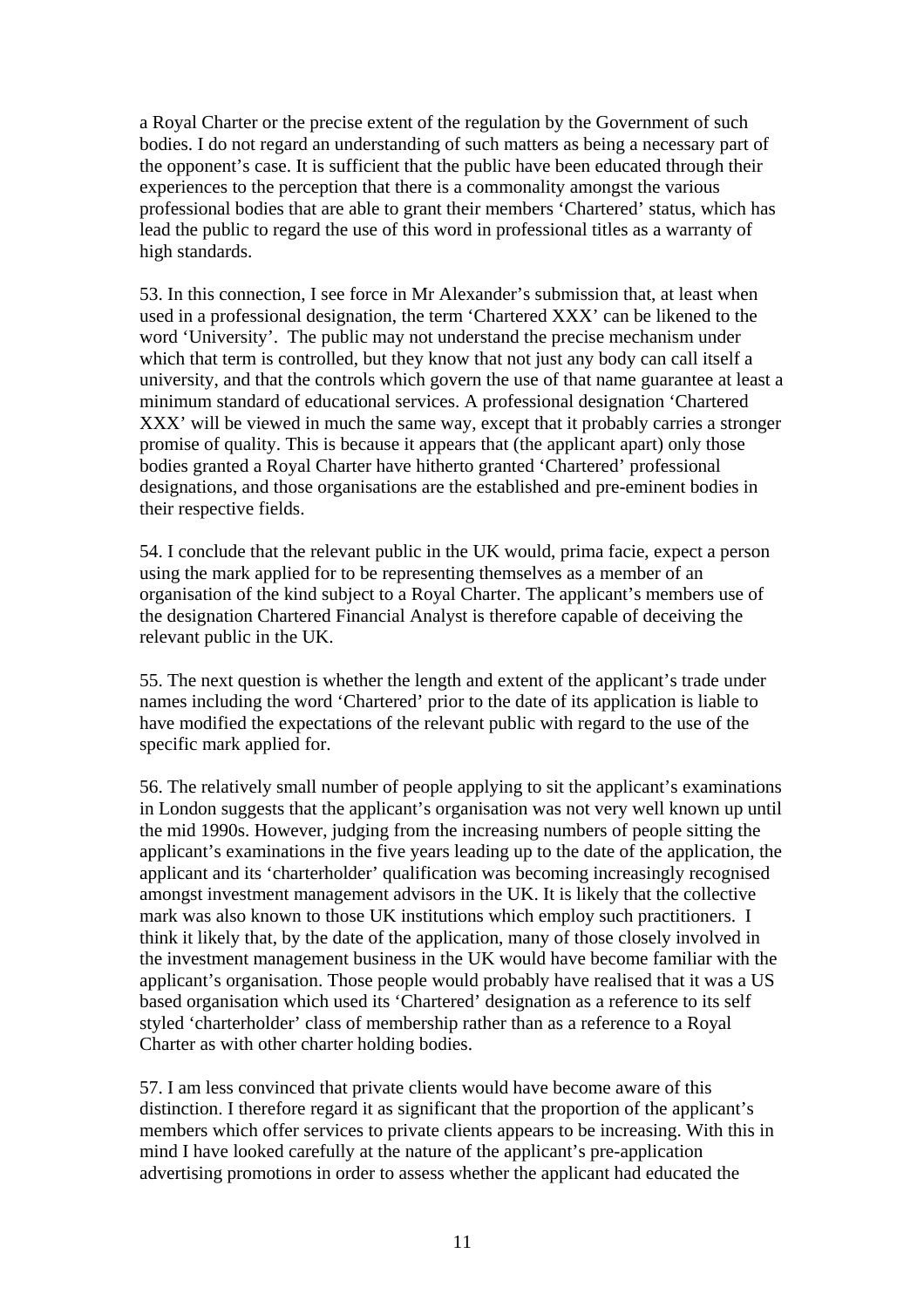wider relevant public as to the meaning of the word 'chartered' in the designation Chartered Financial Analyst.

58. The applicant provided (at exhibit CFA17) details of its web site, but the relevant parts all post date the application. It appears that the Association for Investment Management and Research also exhibited at three financial conferences held in London between 1996 and 1999. Two of these (Euromoney Bond Congress and Futures Options World Derivatives Exhibition) appear to have been events likely to have been attended mainly by specialist practitioners. The third (National Association of Pension Funds Annual Conference) may have attracted a wider spread of delegates, but there is no information about whether or how the Chartered Financial Analyst designation was promoted at these events.

59. As I noted earlier, the applicant's mark was promoted in more general financial publications prior to the date of the application, including the Financial Times and the Economist. The number of such advertisements in evidence is limited. These advertisements emphasised the link between entitlement to use the designation and high standards and ethics. There is nothing about this aspect of the advertising that would put the public on warning that the sort of guarantee offered by the designation Chartered Financial Analyst was not the same as that offered by members of other professional bodies of the kind granted Royal Charters. A few of the advertisements make reference to the 'charterholder' class of membership. I think that this would have had an ambiguous meaning to a private investor who is not already familiar with the origins of the applicant's organisation. The advertisements also refer to the applicant having qualified members around the world. However, the opponent also makes such a claim in its promotional material. Membership in other countries does not therefore distinguish the applicant's members from members of bodies of the kind granted a Royal Charter. The applicant's public advertisements do not clearly identify the organisation as one that originated in the US. In fact the only clue as to its US base seems to be that a US free phone telephone number, which is included in relatively small print at the bottom of the adverts. This subtlety is likely to have been lost on the casual reader.

60. I therefore find that the potential for deception, particularly amongst private investors, is unlikely to have been significantly reduced by the applicant's promotion of its collective mark prior to the date of the application. There is no evidence of deception having come to light. However, I do not regard this as decisive. It may simply be because deception of the kind described above was complete.

61. For the reasons given above, I find that the objection under s.3(3)(b) of the Act succeeds.

# **The Section 3(3)(a) Objection**

62. If the finding under s.3(3)(b) is correct there is no need for me to deal with the ground of opposition under s.3(3)(a). However, if my earlier finding is found to be wrong, then this ground could still be relevant. I will therefore approach this ground of opposition assuming against myself that the ground of opposition under s.3(3)(b) fails.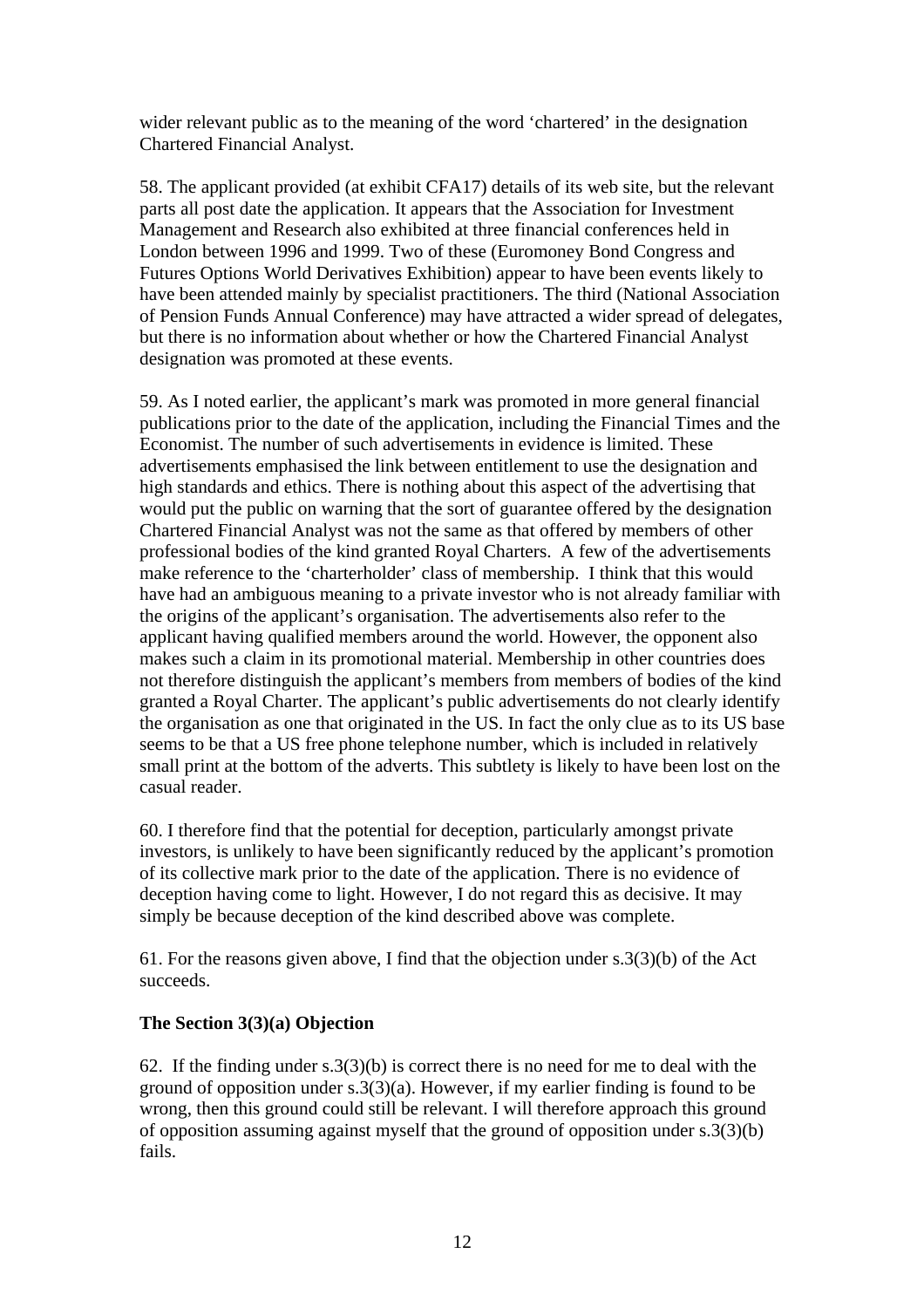63. The opponent's case is that there is a public policy to reserve the use of the word 'Chartered' to those organisations granted a Royal Charter and this is embodied in the Business Names Regulations and, to a lesser extent, the Regulation governing the use of professional titles by the nationals of other member states.

64. The applicant's case is that:

a) s.3(3)(a) should be interpreted restrictively in line with the case law of the ECJ:

b) the Business Names Regulations do not apply to trade marks and, in any event, do not impose an absolute prohibition on the use of the word 'Chartered':

c) as the mark is not deceptive there is no other policy reason to refuse registration.

65. I accept that the exclusion of marks on the grounds of "public policy" must be approached cautiously. The Opinion of Advocate General Jacobs in Case C-377/98, *The Kingdom of Netherlands v European Parliament and Council of the European Union* (at paragraphs 96-101) indicates that the term "public policy" has the same meaning as "ordre public" in the French version of the Directive. As the Advocate General observed in paragraph 101 of his opinion, the ECJ has said that:

"…..recourse by a national authority to the concept of public policy presupposes, in any event, the existence, in addition to the perturbation of the social order which any infringement of the law involves, of a genuine and sufficiently serious threat to the requirements of public policy affecting one of the fundamental interests of society."

66. I do not think that use of the applicant's trade mark infringes the Business Names Regulation because that regulation does not cover the use of words as trade marks which are not the name of a business. If the regulation did apply there would be a further issue because on the uncontested evidence the applicant's use of the offending part of its mark began (albeit on a tiny scale) prior to the earliest regulation cited by the opponent, and has been used continuously since. In fact I did not understand Mr Alexander to submit that the applicant's use of its mark was prohibited as such by the Business Names Act. As I understand it, the opponent's case is that the restriction on the use of 'Chartered' in business names represents a public policy of restricting the use of the word only to organisations granted a Royal Charter, and the applicant's mark therefore offends the policy behind the law rather than the law itself.

67. It seems to me that even without the guidance of the ECJ about the limited scope of s.3(3)(a), a tribunal should be careful about filling in perceived gaps in the law under the guise of public policy.

68. And if I assume against myself that the applicant's use is not liable to cause deception, then it is difficult to see what other public policy would be offended by the mark.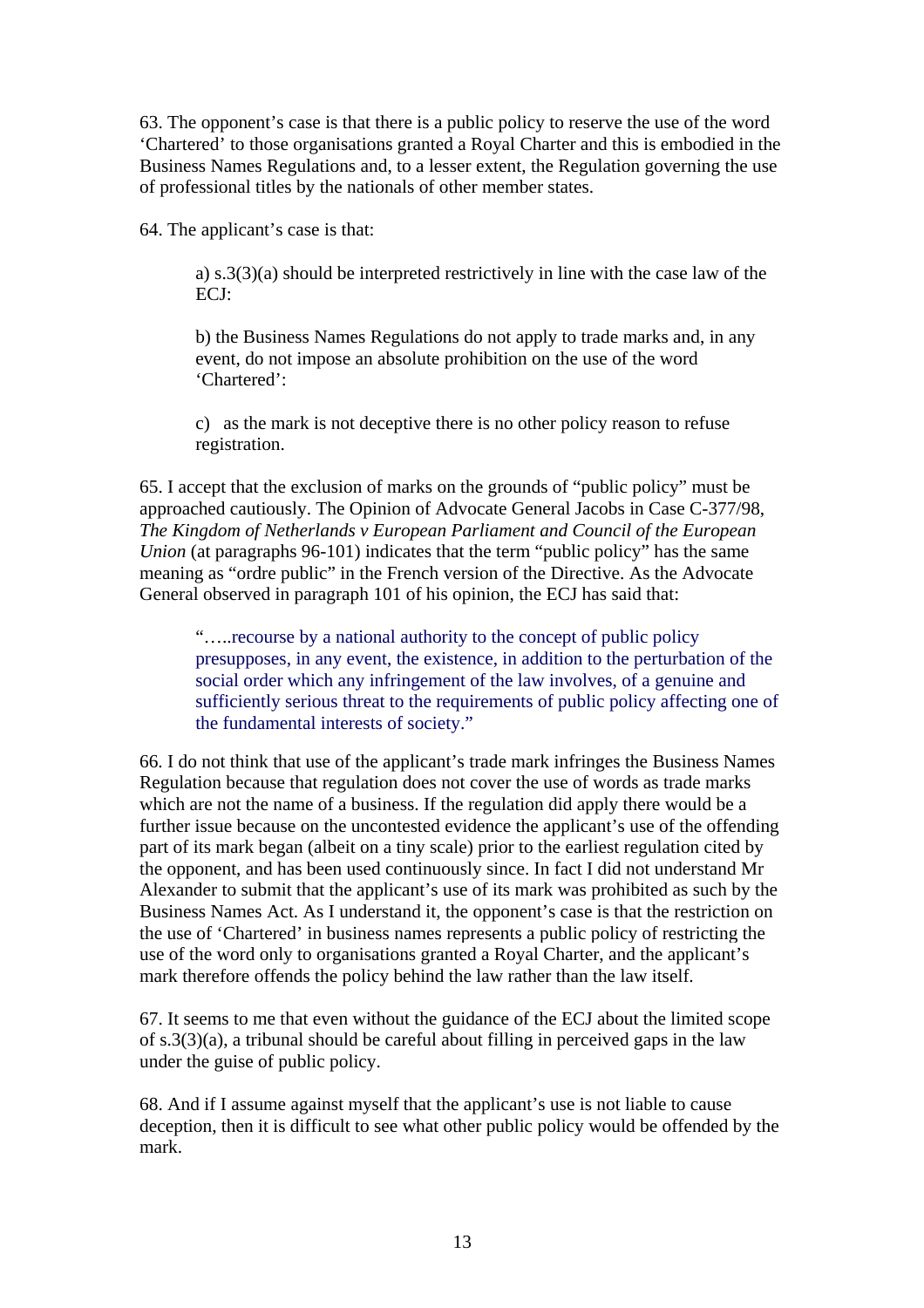69. I do not regard the "The European Communities (Recognition of Professional Qualifications) Regulation 1991" as adding anything to the opponent's case. All they show is that nationals of other member states of the EU are entitled to use various professional titles including the word 'Chartered', such as Chartered Engineer, if a) the person is a member of the relevant body and b) they have passed its exams or hold equivalent qualifications achieved elsewhere.

70. I conclude that there is no ground of objection under s.3(3)(a) of the Act which could succeed independently of the opposition under s.3(3)(b).

# **The Objection under Section 4(1)(d)**

71. Section  $4(1)(d)$  is as follows.

"A trade mark which consists or contains-

 $(a)$  –  $(b)$ - $(c)-$ 

(d) words, letters or devices likely to lead the persons to think that the applicant either has or recently has had Royal patronage or authorisation, shall not be registered unless it appears to the registrar that consent has been given by or on behalf of Her Majesty or, as the case may be, the relevant member of the Royal Family.

72. Again, I do not think that this ground can succeed if the objection under s.3(3)(b) fails. If anything, this ground is weaker because it depends upon the relevant public having a specific understanding of the term 'Chartered' as being a sign of Royal endorsement rather than a more general indication of common and regulated professional standards.

73. There is no ground of objection under s.4(1)(d) of the Act which could succeed independently of the opposition under s.3(3)(b).

# **Conclusion**

74. The opposition under s.3(3)(b) has succeeded. The other grounds present no distinct grounds for refusal. In view of the opponent's (rightly made) concession that its case under s.3(6) stands or falls with its other grounds of objection, I need say no more about that ground.

# **Costs**

75. The opposition having succeeded, the opponent is entitled to a contribution towards its costs. Mr Mellor asked me to take account of the fact that the opponent has raised a rather ambitious allegation of bad faith, which it subsequently decided not to pursue as an independent ground of objection, and that the opponent filed a substantial volume of fairly detailed evidence.